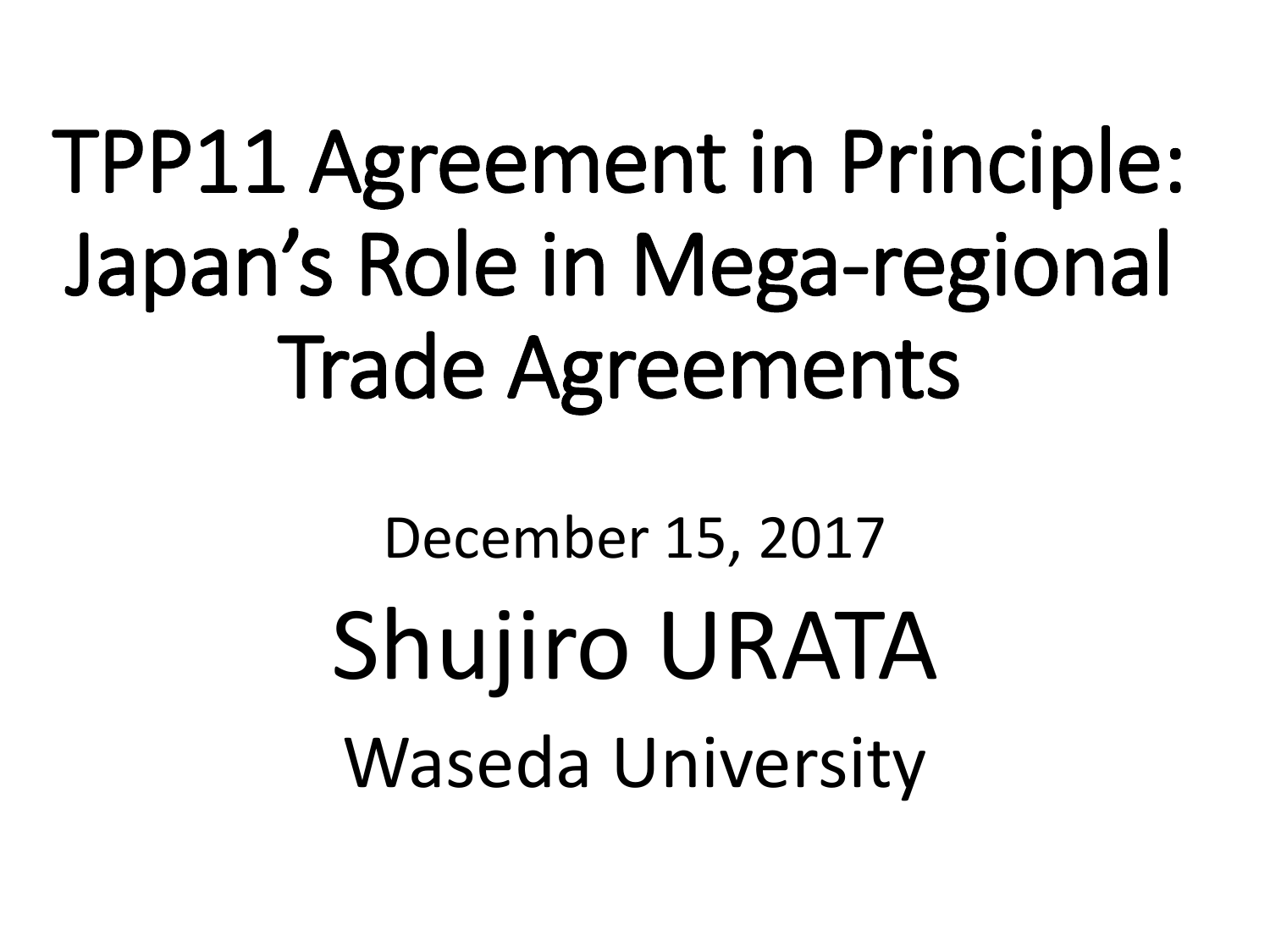# Contents

- Mega-regional FTA Negotiations
- Japan's objectives behind mega-regional FTAs
- Background of TPP11
- Contents of TPP11
- Rationale for TPP11
- RCEP Negotiations
- RCEP and TPP11
- Japan's Role in constructing mega-regional FTAs
- Japan's Role in Reconstructing/Improving Global Trading Environment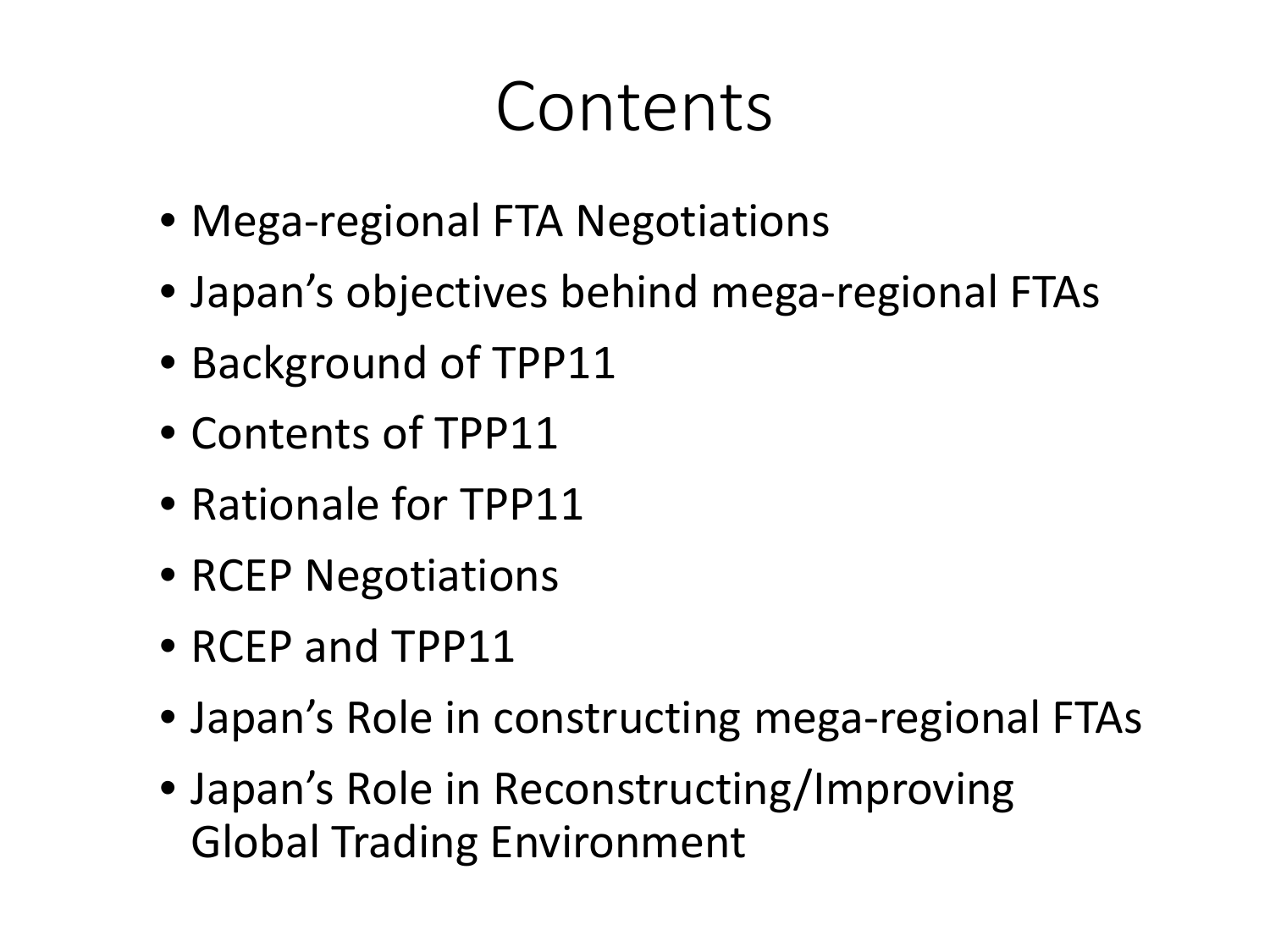Mega-regional FTA Negotiations (competitive regionalism)

- Trans-Pacific Partnership (TPP) negotiations began with eight APEC member countries (March 2010)
- Japan announced to join TPP negotiations (March 2013)
- China-Japan-Korea FTA negotiations began (March 2013)
- Japan-EU EPA negotiation began (April 2013)
- Regional Comprehensive Economic Partnership (RCEP) negotiations began with 16 East Asian countries (May 2013)
- Transatlantic Trade and Investment Partnership (TTIP) negotiations began (July 2013)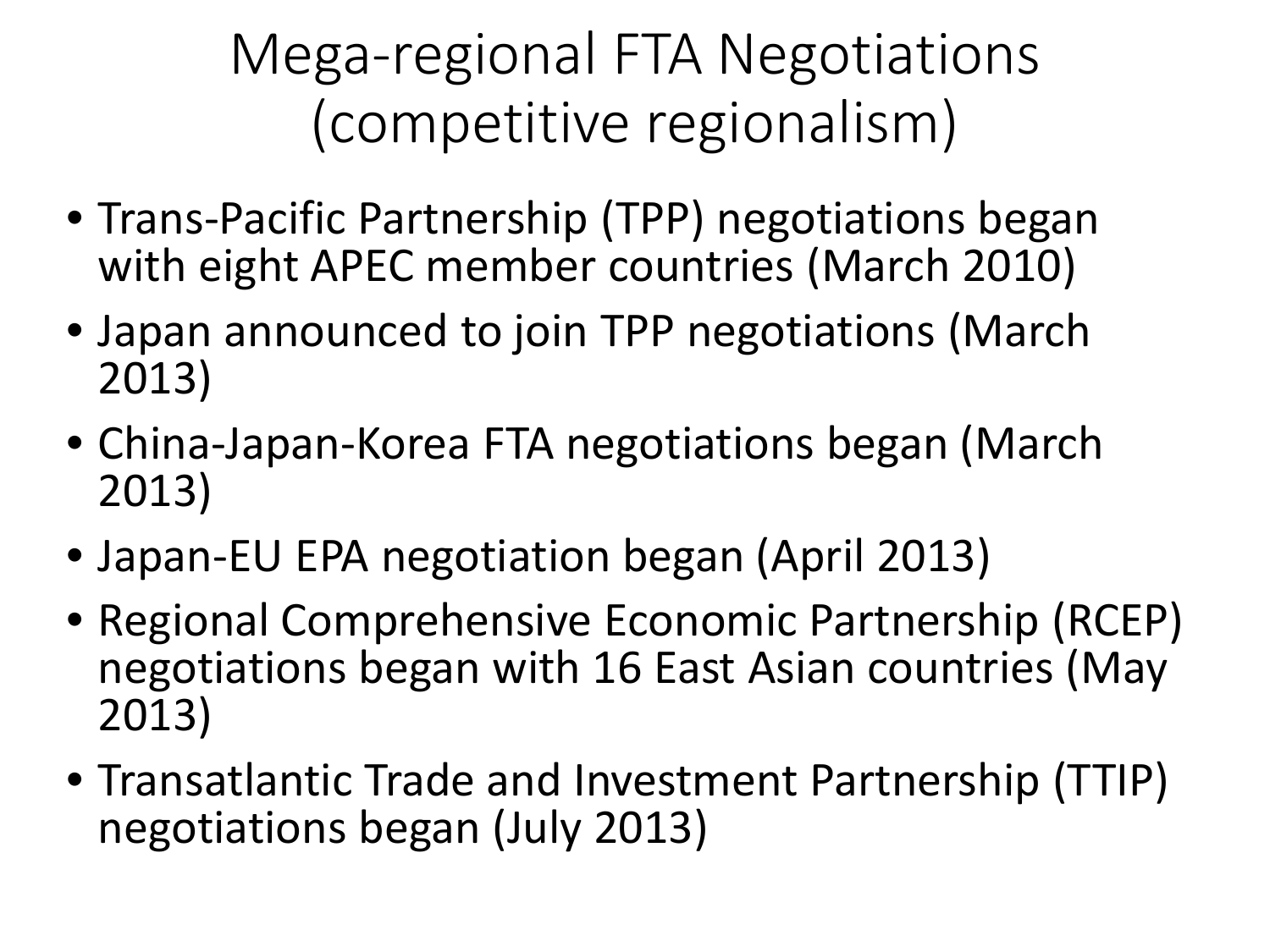#### Region-wide FTAs in East Asia: RCEPP, TPP, China-Japan-Korea (CJK) FTA

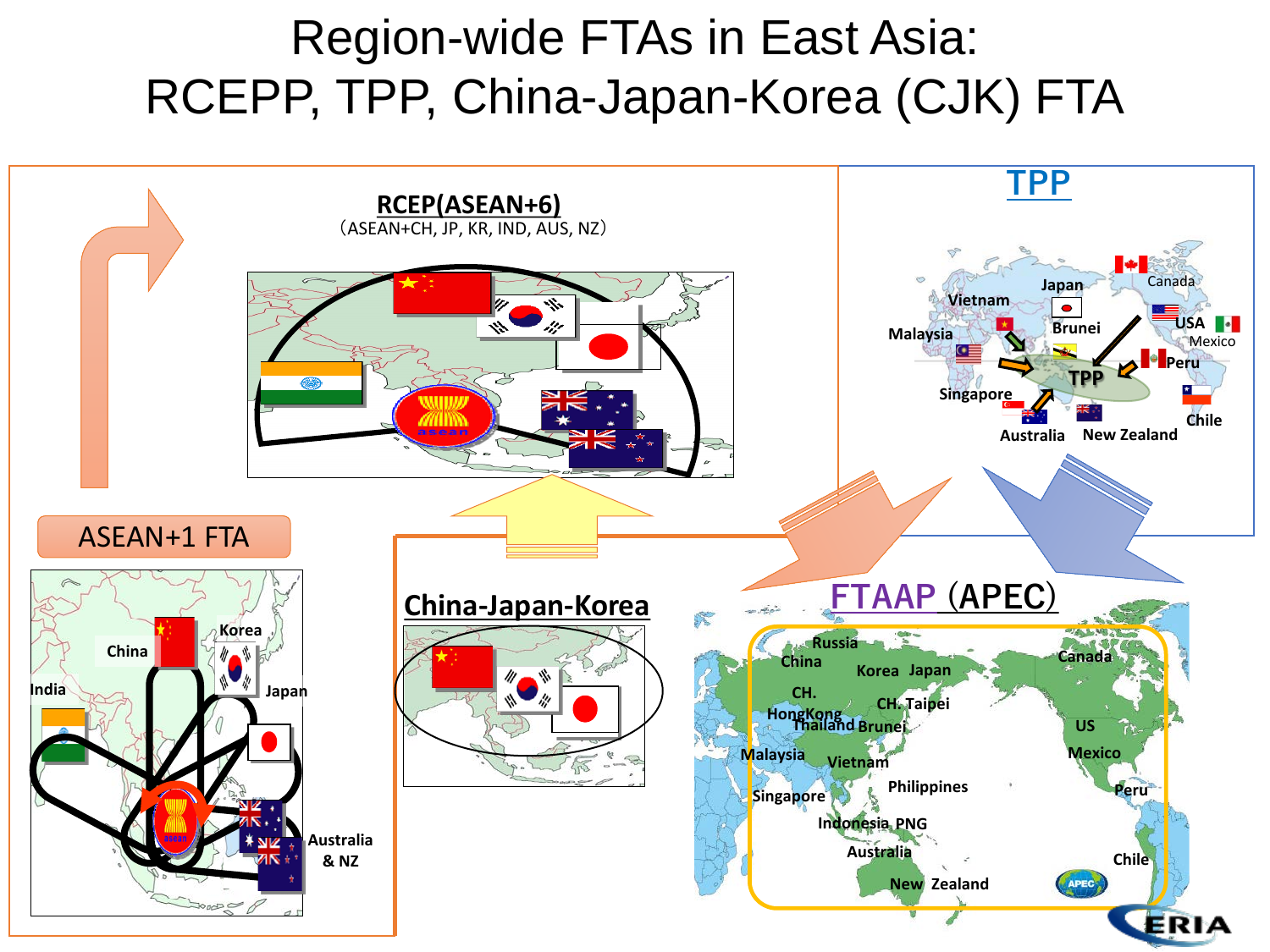## Japan's objectives behind mega-regional FTAs

- Revitalize Japanese economy (Growth strategy, 3rd arrow of Abenomics)
- Increase business opportunities for Japanese companies in foreign markets in the forms of export and foreign direct investment (FDI) by opening FTA members' markets through elimination/reduction of import tariffs and business barriers/obstacles (foreign markets are important in the face of population decline in Japan)
- Promote domestic policy reform in Japan (e.g. agricultural reform)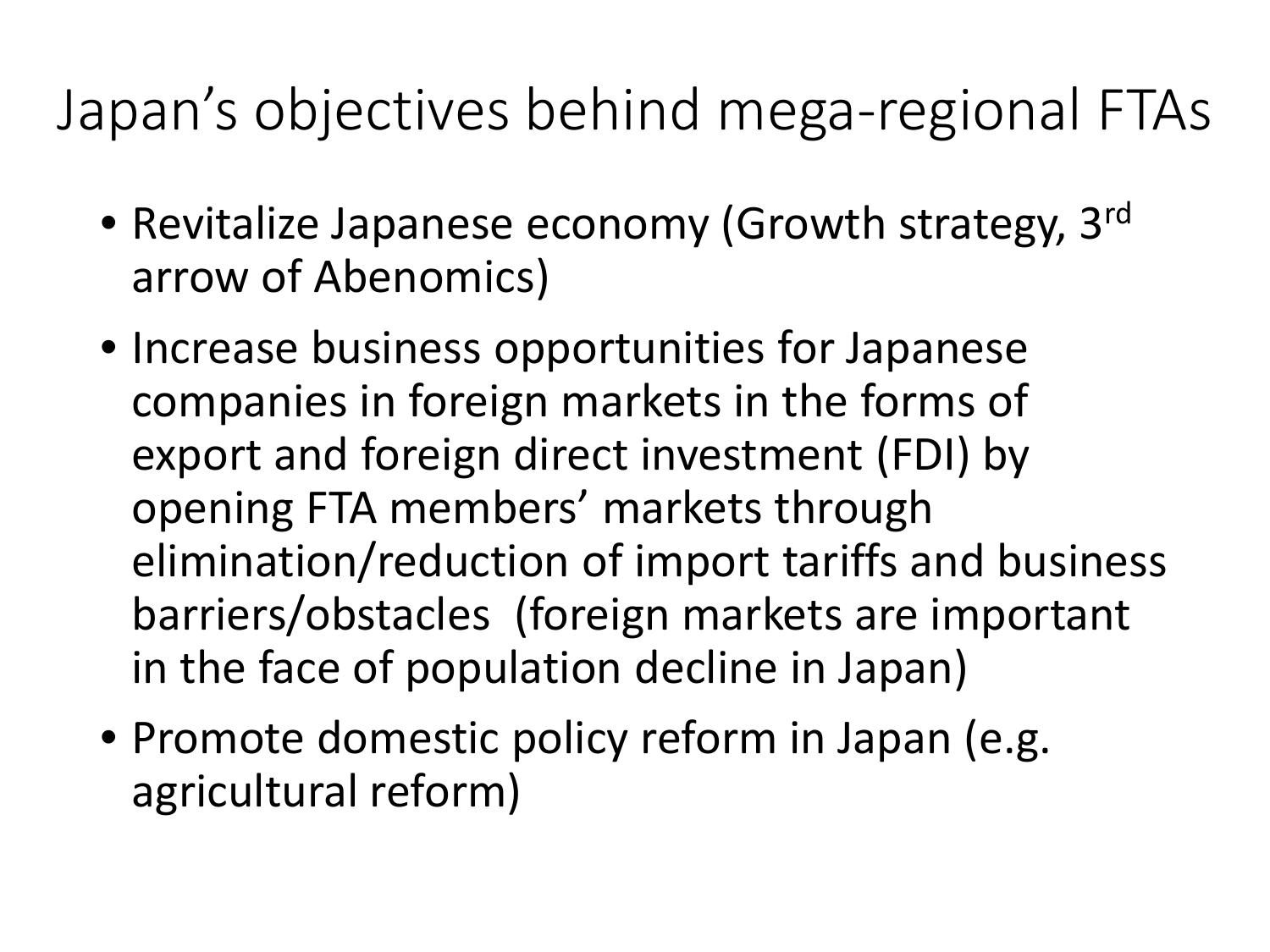### Background of TPP11

- TPP negotiations began in March 2010 with eight APEC members (Brunei, Chile, New Zealand, Singapore, Australia, Peru, US and Vietnam)
- Malaysia joined in October 2010
- Canada and Mexico joined in November 2012
- Japan joined in July 2013
- Reached an agreement in October 2015
- Signed in February 2016
- Japan ratified TPP in December 2016
- US withdrew in January 2017
- TPP11 talks began in May 2017
- Reached an agreement in principle in November 2017: Comprehensive and Progressive for TPP (CPTPP)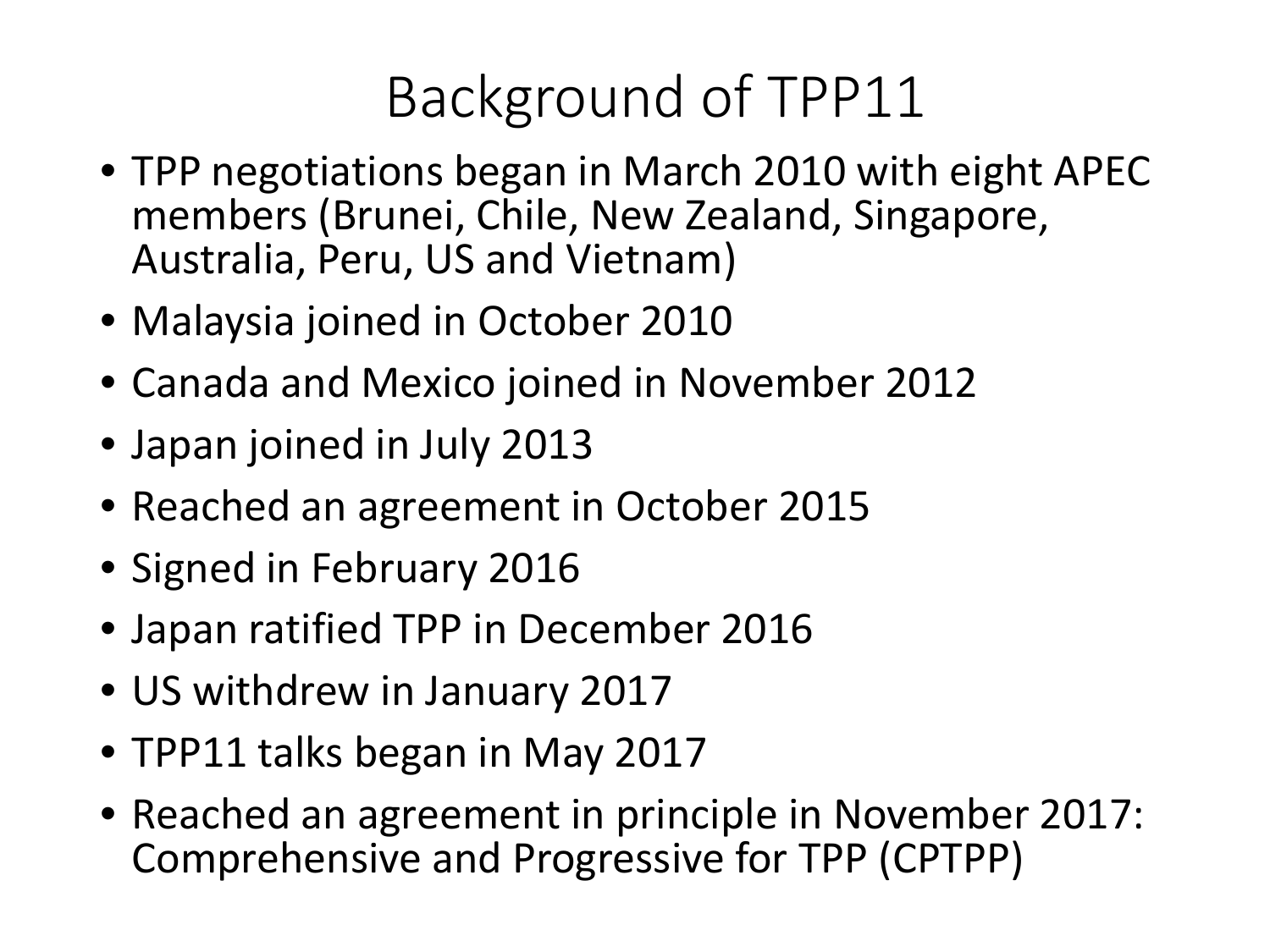## Contents of TPP11:

#### High level (trade and FDI liberalization) and comprehensive coverage: 21<sup>st</sup> century trade agreement

|               | Total       |                         | Agricultural products | Industrial products     |      |  |
|---------------|-------------|-------------------------|-----------------------|-------------------------|------|--|
|               | Eventual    | Immediate Eventual      |                       | Immediate Eventual      |      |  |
|               | elimination | elimination elimination |                       | elimination elimination |      |  |
| Japan         | 95          | 51.3                    | 81                    | 95.3                    | 100  |  |
| <b>US</b>     | 100         | 55.5                    | 98.8                  | 90.9                    | 100  |  |
| Canada        | 99          | 86.2                    | 94.1                  | 96.9                    | 100  |  |
| Australia     | 100         | 99.5                    | 100                   | 91.8                    | 99.8 |  |
| NZ            | 100         | 97.7                    | 100                   | 93.9                    | 100  |  |
| Singapore     | 100         | 100 <sup>:</sup>        | 100                   | $100$ :                 | 100  |  |
| Mexico        | 99          | 74.1                    | 96.4                  | 77 <sup>1</sup>         | 99.6 |  |
| Chile         | 100         | 96.3                    | 99.5                  | 94.7                    | 100  |  |
| Peru          | 99          | 82.1                    | 96                    | 80.2                    | 100  |  |
| Malaysia      | 100         | 96.7                    | 99.6                  | 78.8                    | 100  |  |
| Vietnam       | 100         | 42.6                    | 99.4                  | 70.2                    | 100  |  |
| <b>Brunei</b> | 100         | 98.6                    | 100                   | 70.2                    | 96.4 |  |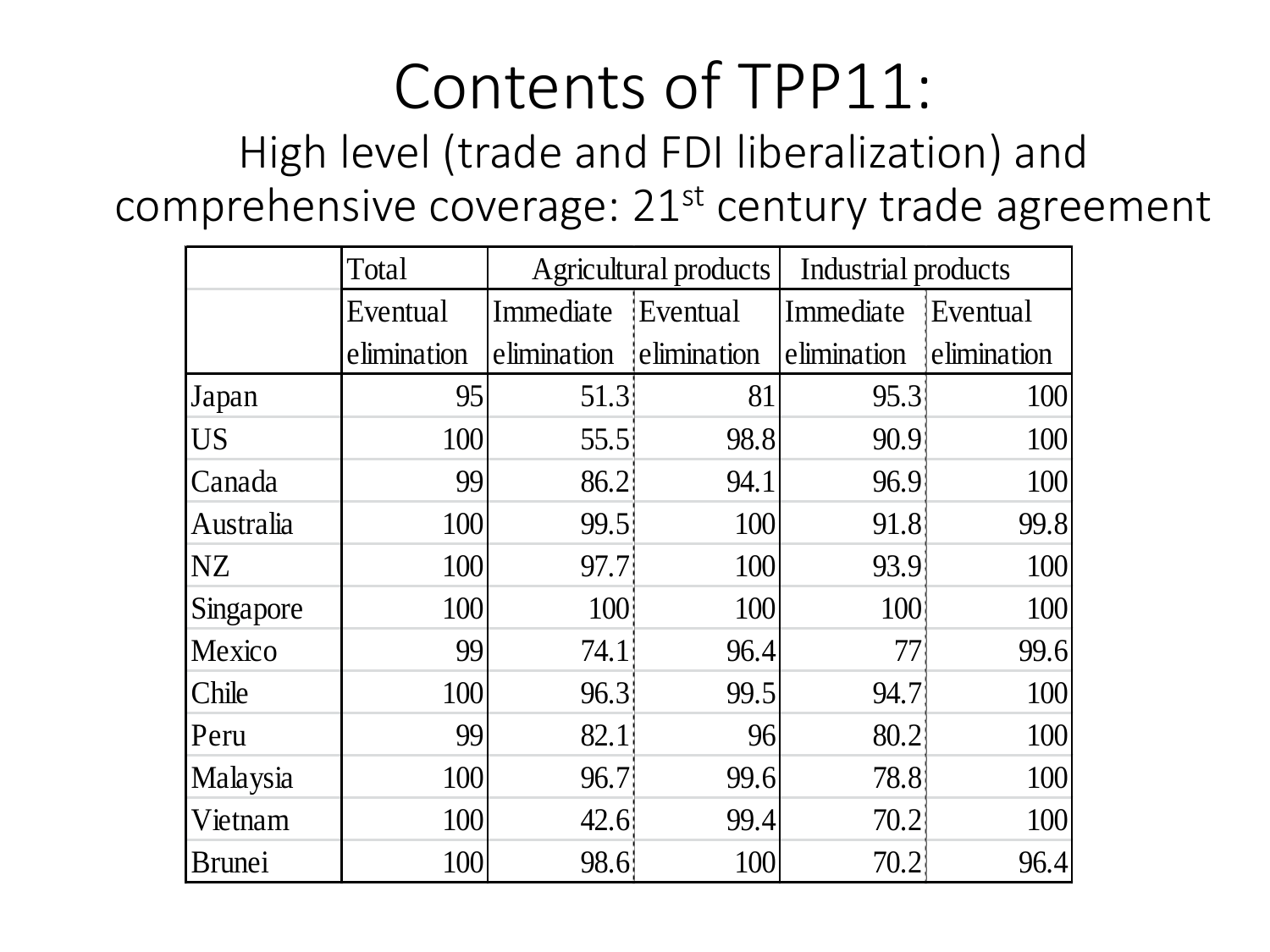#### Issue Coverage: TPP, RCEP, WTO

|                                                                                                                              | TPP | <b>RCEP</b> | <b>WTO</b> |  |  |
|------------------------------------------------------------------------------------------------------------------------------|-----|-------------|------------|--|--|
| <b>Market Access for Goods</b>                                                                                               |     |             |            |  |  |
| Rules of Origin and Origin Procedures                                                                                        |     |             |            |  |  |
| <b>Textiles and Apparel</b>                                                                                                  |     |             |            |  |  |
| Customs Administration and Trade Facilitation                                                                                |     |             |            |  |  |
| <b>Trade Remedies</b>                                                                                                        |     |             |            |  |  |
| Sanitary and Phytosanitary Measures                                                                                          |     |             |            |  |  |
| <b>Technical Barriers to Trade</b>                                                                                           |     |             |            |  |  |
| Investment                                                                                                                   |     |             |            |  |  |
| <b>Cross Border Trade in Services</b>                                                                                        |     |             |            |  |  |
| <b>Financial Services</b>                                                                                                    |     |             |            |  |  |
| Temporary Entry for Business Persons                                                                                         |     |             |            |  |  |
| Telecommunications                                                                                                           |     |             |            |  |  |
| <b>Electronic Commerce</b>                                                                                                   |     |             |            |  |  |
| <b>Government Procurement</b>                                                                                                |     |             |            |  |  |
| <b>Competition Policy</b>                                                                                                    |     |             |            |  |  |
| <b>State-Owned Enterprises and Designated Monopolies</b>                                                                     |     |             |            |  |  |
| <b>Intellectual Property</b>                                                                                                 |     |             |            |  |  |
| Labor                                                                                                                        |     |             |            |  |  |
| Environment                                                                                                                  |     |             |            |  |  |
| Cooperation and Capacity Building                                                                                            |     |             |            |  |  |
| <b>Competitiveness and Business Facilitation</b>                                                                             |     |             |            |  |  |
| Development                                                                                                                  |     |             |            |  |  |
| Small and Medium-Sized Enterprises                                                                                           |     |             |            |  |  |
| <b>Regulatory Coherence</b>                                                                                                  |     |             |            |  |  |
| Tranparency and Anti-corruption                                                                                              |     |             |            |  |  |
| <b>Administrative and Institutional Provisions</b>                                                                           |     |             |            |  |  |
| <b>Dispute Settlelement</b>                                                                                                  |     |             |            |  |  |
| Note: $\bullet$ indicates the issue is covered, $\circlearrowright$ is likely to be covered, $\bullet$ is partially covered. |     |             |            |  |  |
| Sources: TPP are taken from the TPP text and RCEP are based on the information                                               |     |             |            |  |  |
| given by RCEP "Guiding Principle and Objectives for Negotiating RCEP" and other sources                                      |     |             |            |  |  |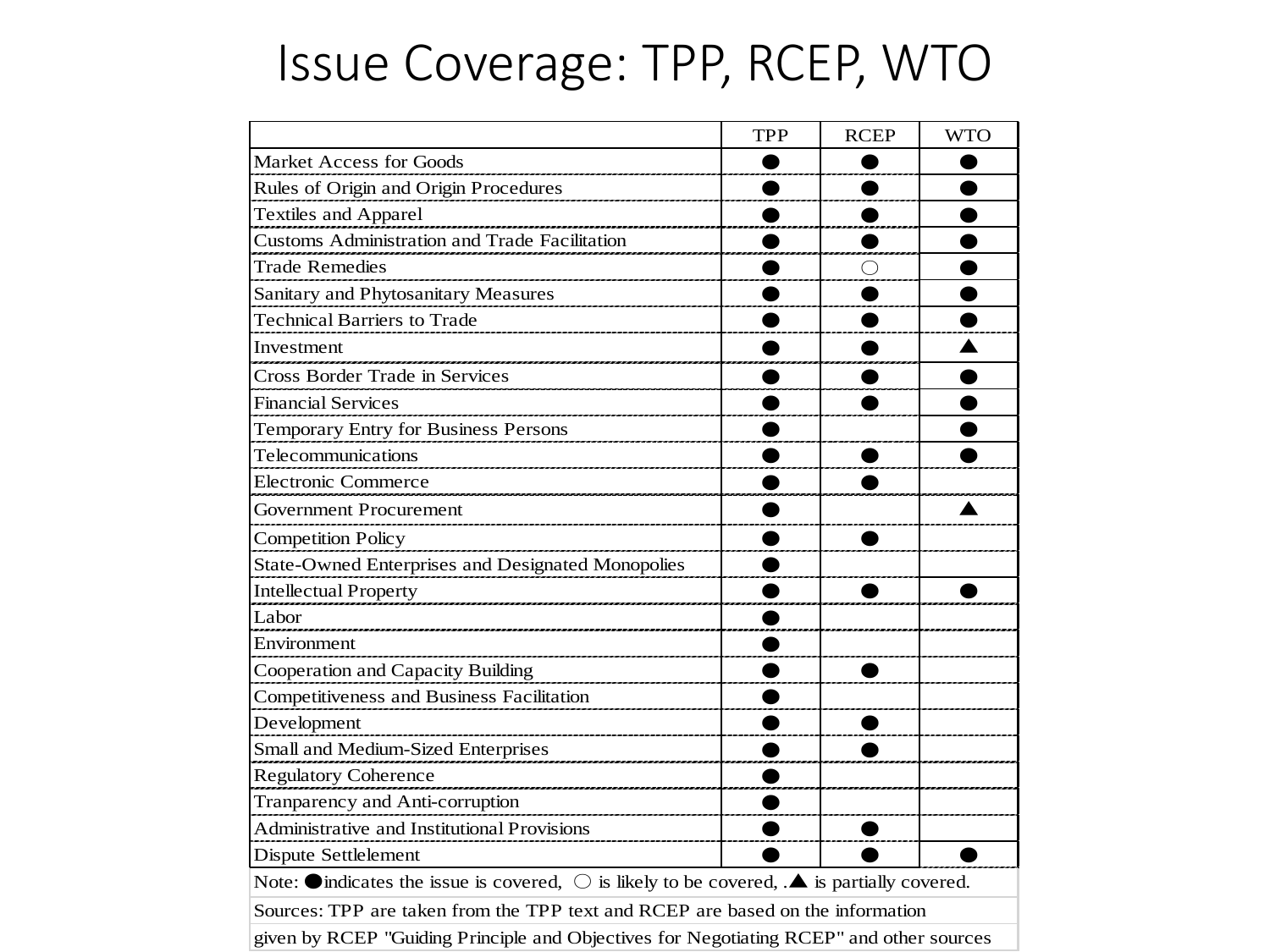# From TPP12 to TPP11

- Suspended provisions: Annex of CPTPP
- 20 provisions including:
- Intellectual property rights related provisions including data protection for new medicines including biologics, copyright term
- Investment: Investor-state dispute settlement (ISDS)
- Services: express shipments
- Four remaining issues
- State owned enterprises (Malaysia)
- Services and Investment non-conforming measures: coal (Brunei)
- Dispute settlement (trade sanctions): (Vietnam)
- Cultural exception (Canada)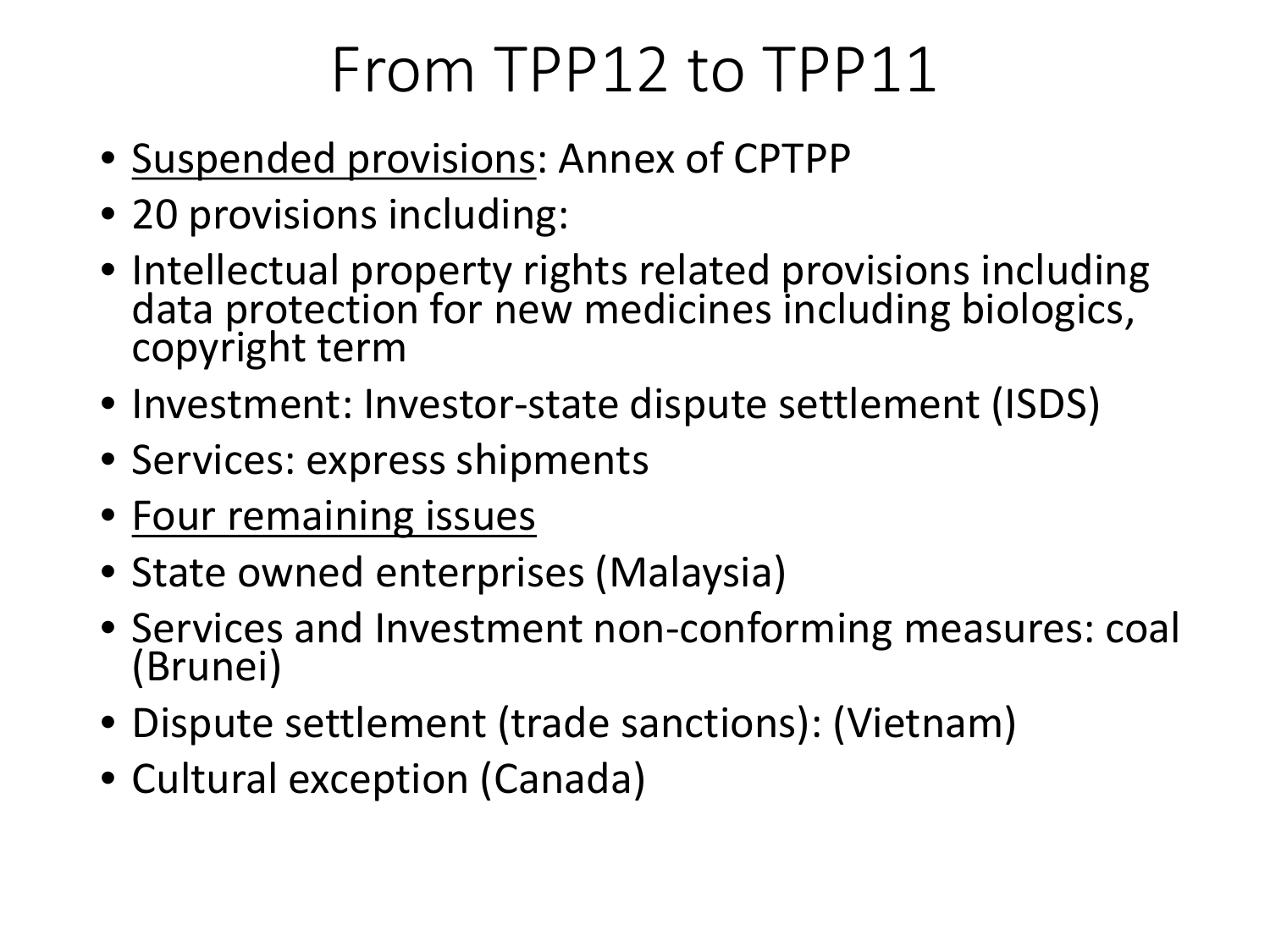## Rationale for TPP11

- Enacting a high-level and comprehensive agreement would promote economic growth
- Can be a model FTA for future FTAs
- Can be a step toward larger FTA such as FTAAP: Especially important as China is attempting to construct China-driven business environment by the Belt and Road Initiative (BRI) and the Asian Infrastructure Investment Bank (AIIB)
- Fight against rising protectionism
- Prepare for a possible return of the US to the TPP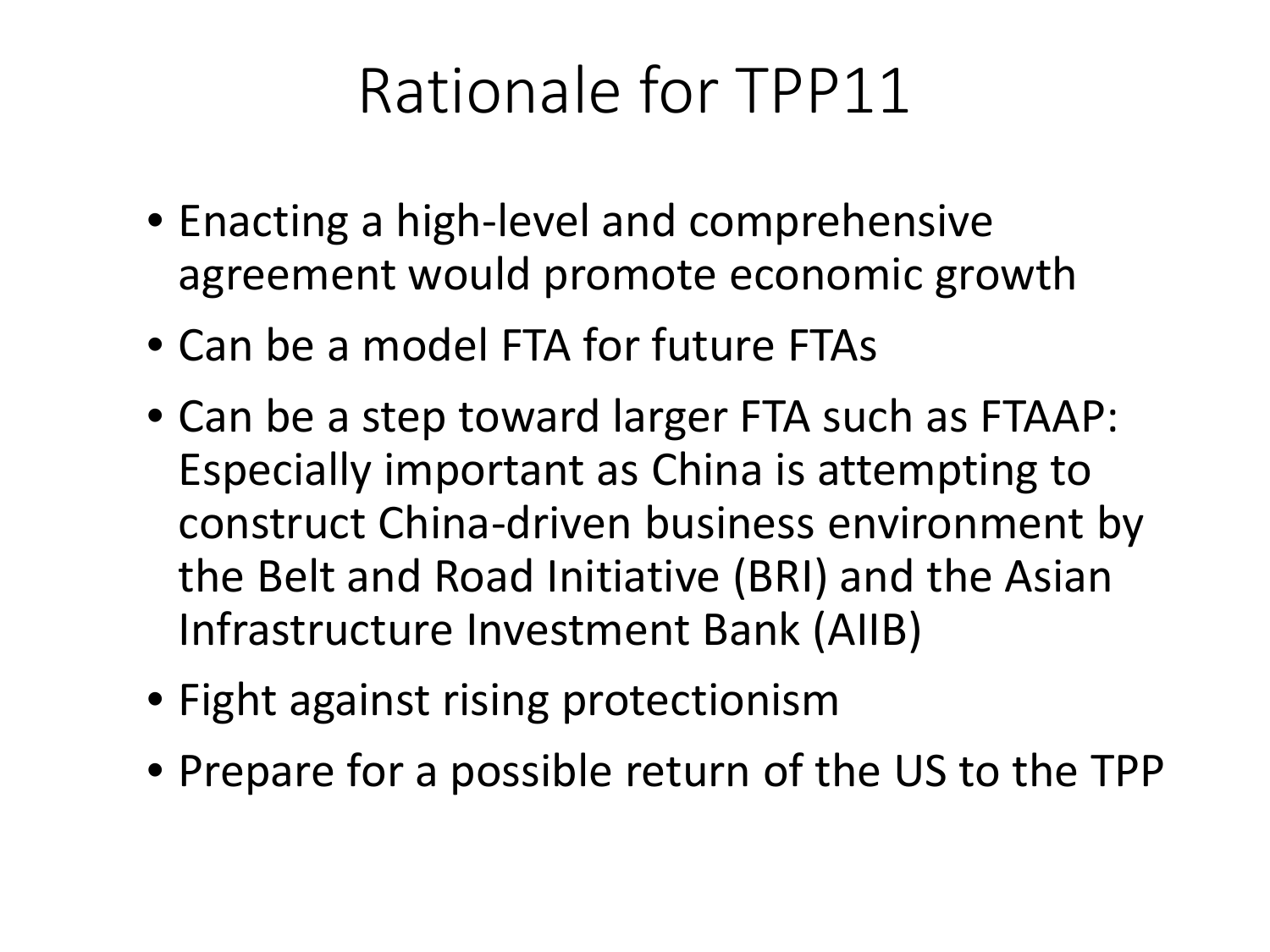## Economic Impacts of TPP11 and Other FTAs

|            | National                       | Changes in value (change in %) |       |       |                        |             |                         |
|------------|--------------------------------|--------------------------------|-------|-------|------------------------|-------------|-------------------------|
|            | Income<br>in 2030<br>(billion) | <b>TPP</b><br>(TPP12)          | TPP11 | TPP16 | Japan-US<br><b>FTA</b> | <b>RCEP</b> | $TPP11+$<br><b>RCEP</b> |
| Japan      | 4,924                          | 125                            | 46    | 98    | 60                     | 56          | 93                      |
|            |                                | (2.5)                          | (0.9) | (2.0) | (1.2)                  | (1.1)       | (1.9)                   |
| <b>IUS</b> | 25,754                         | 131                            | $-2$  | $-6!$ | 52                     |             | $-2$                    |
|            |                                | (0.5)                          | (0)   | (0)   | (0.2)                  | (0)         | (0)                     |
| TPP11      | 15,257                         | 3331                           | 157   | 280   | 58                     | 75          | 214                     |
| Members    |                                | (2.2)                          | (1.0) | (1.8) | (0.4)                  | (0.5)       | (1.4)                   |
| World      | 133,801                        | 492                            | 147   | 449   | 120                    | 286         | 408                     |
|            |                                | (0.4)                          | (0.1) | (0.3) | (0.1)                  | (0.2)       | (0.3)                   |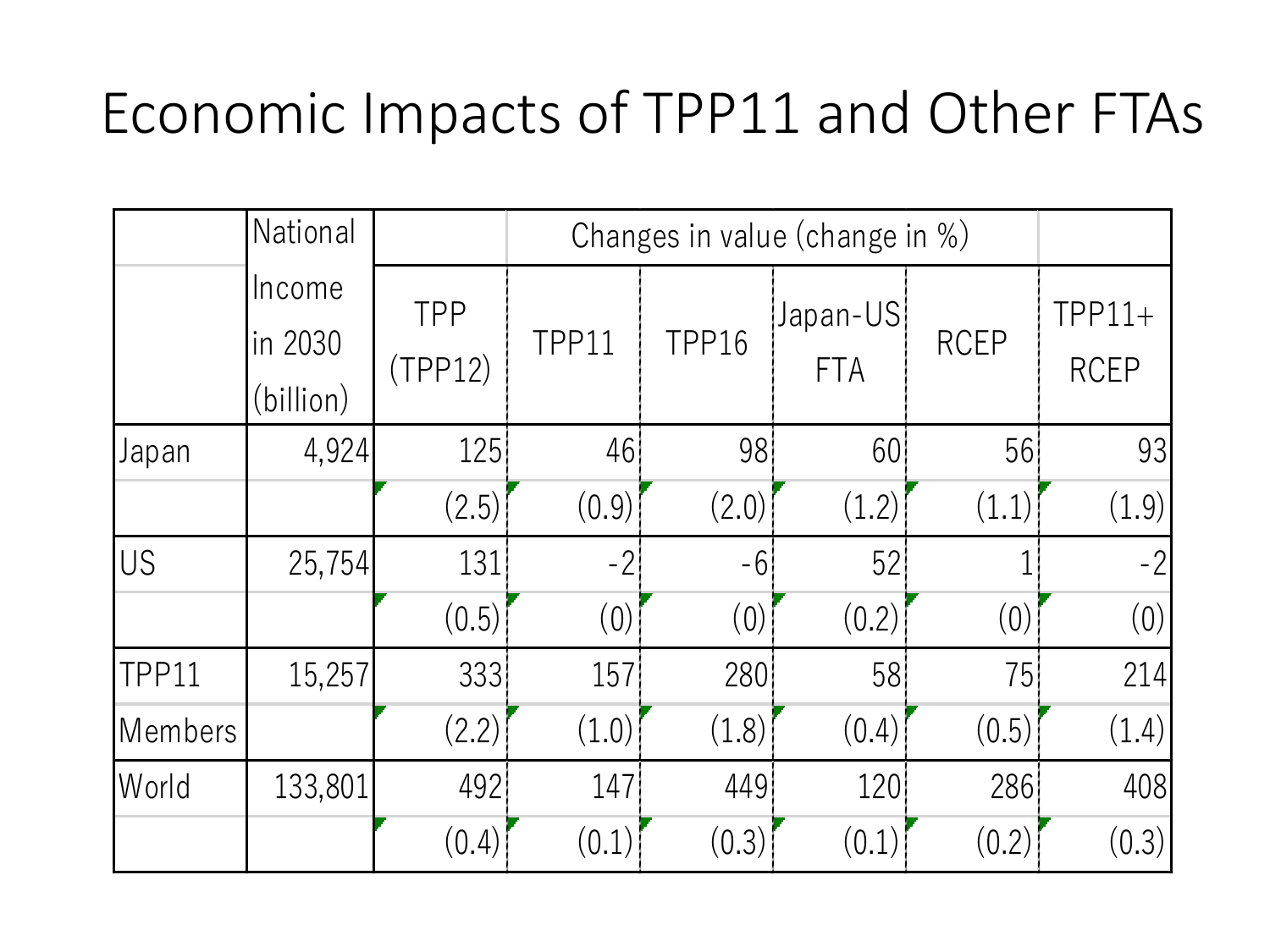## RCEP: Negotiations

- Since the early 2000s, discussions on Chinaled ASEAN+3 FTA (EAFTA) and Japan-led ASEAN+6 FTA (CEPEA) began to be discussed.
- China and Japan jointly proposed to accelerate discussions in either form, i.e. EAFTA or CEPEA in 2011
- ASEAN responded by proposing RCEP (ASEAN+6) in 2011
- RCEP negotiations began in May 2013
- RCEP negotiations missed targeted goals of concluding negotiations several times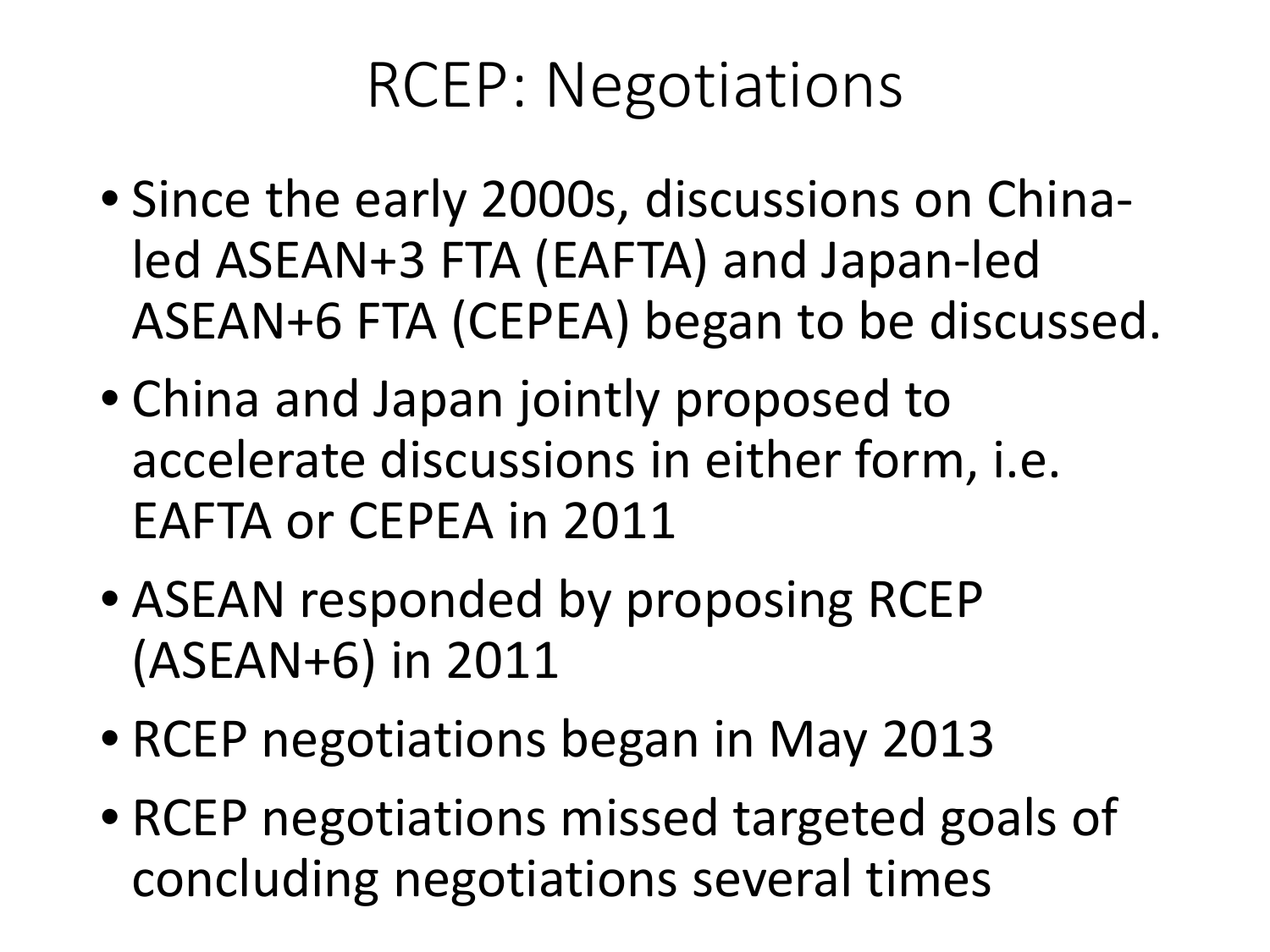## RCEP and TPP

- Contents
- Issue Coverage: TPP > RCEP
- Level of liberalization: TPP > RCEP
- Objectives
- RCEP: equitable development, cooperation
- TPP: high aspiration, innovation
- Relationship
- Complementary: Low income and developing countries can join RCEP and achieve economic development and then can join TPP11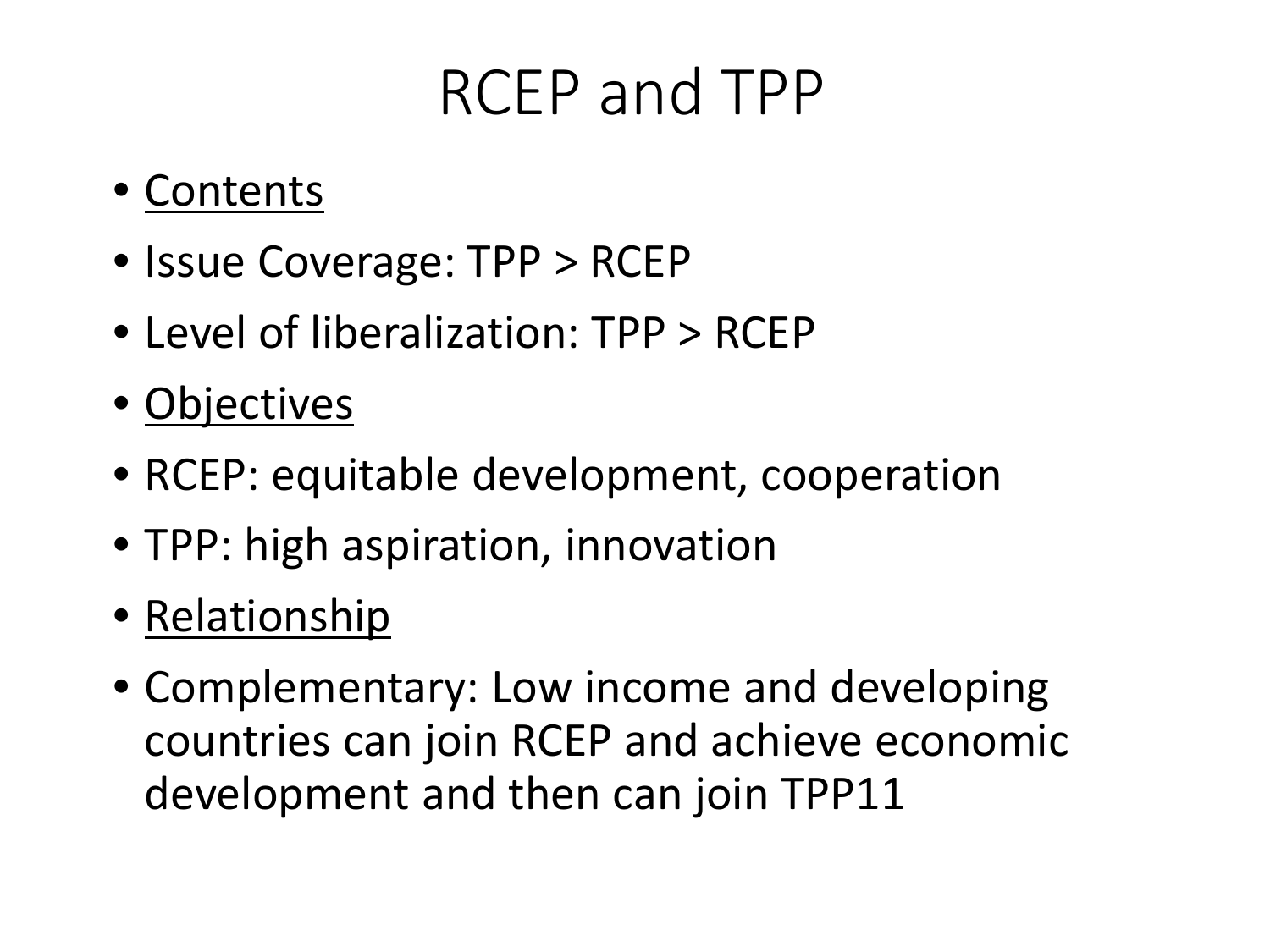## Japan's Role in constructing mega-regional FTAs

- Japan and 10 TPP11 members successfully achieved an agreement in TPP11 (CPTPP) negotiations in November 2017
- Japan and the EU finalized their EPA negotiations in December 2017
- Japan and other TPP11 members should invite potential members including South Korea, Indonesia, Thailand, Philippines and Taiwan to join the TPP11
- Japan-US Bilateral FTA: with a condition that the US consider return to the TPP
- Japan should approach the Pacific Alliance (Mexico, Chile, Peru, and Colombia) for possible FTA
- Japan should also approach Mercosur (Brazil, Argentina, Uruguay, and Paraguay) for possible FTA